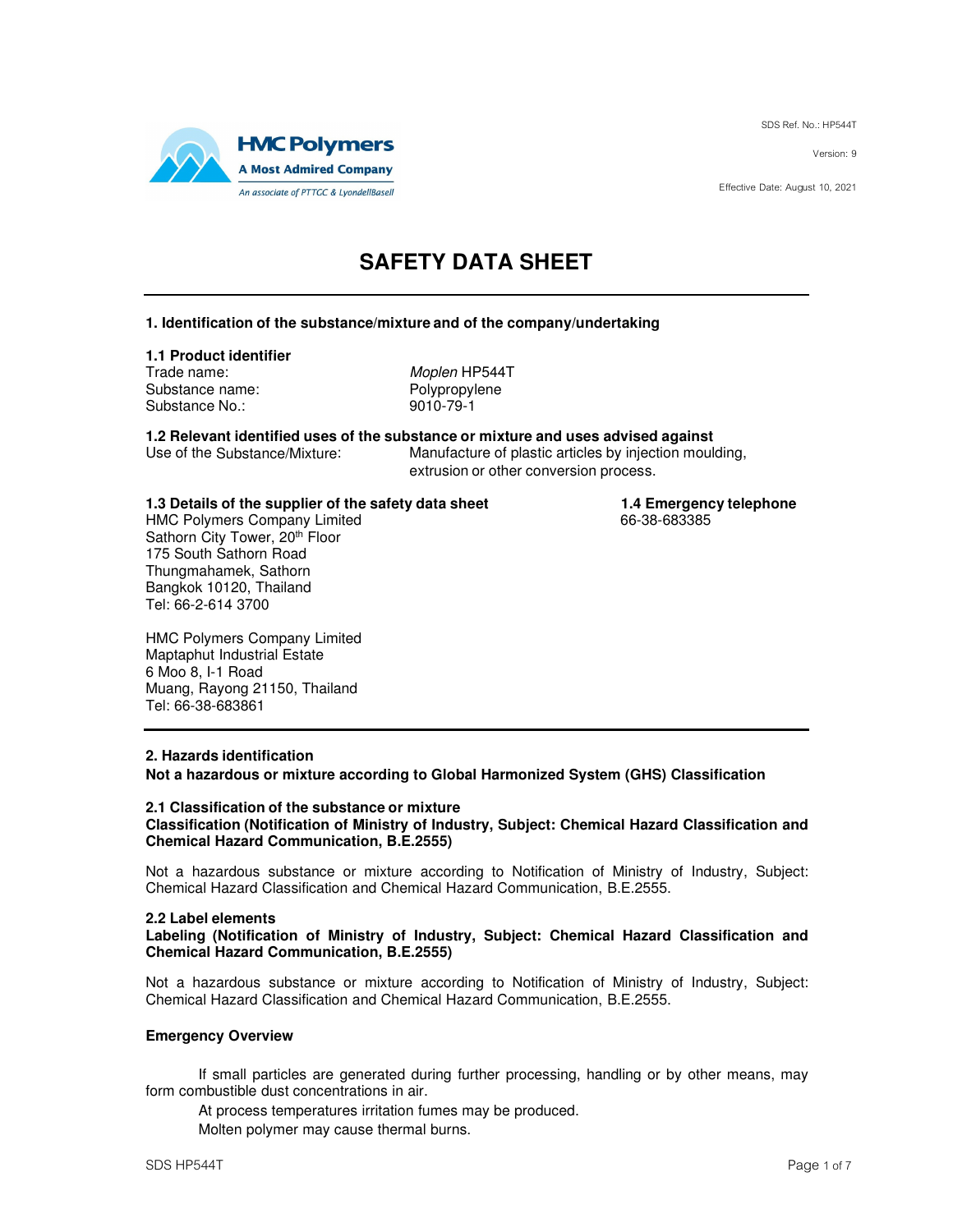Slipping hazard if spilled on hard smooth walking surface. The material can accumulate static charges which could be a source of ignition.

### **Physical-chemical, Health, Environmental Hazard Description**

### **Health hazards**

| Eves:       | Mechanical irritation is possible.                                                                                                                                                                                                                                                                                            |
|-------------|-------------------------------------------------------------------------------------------------------------------------------------------------------------------------------------------------------------------------------------------------------------------------------------------------------------------------------|
| Ingestion:  | Ingestion not a likely route of exposure                                                                                                                                                                                                                                                                                      |
| Inhalation: | Inhalation of process fumes and vapors may cause soreness in the<br>nose and throat and coughing. "Nuisance dust" such as polymer dust<br>typically exhibit no significant health effect when they are reasonably<br>controlled. Exposure to high concentrations of dust may cause slight<br>irritation by mechanical action. |
| Skin:       | Molten polymer may cause thermal burns.                                                                                                                                                                                                                                                                                       |
|             |                                                                                                                                                                                                                                                                                                                               |

### **Other hazards**

No additional information available.

| 3. Composition/information on ingredients |           |          |  |
|-------------------------------------------|-----------|----------|--|
| Chemical name                             | CAS-No.   | Weight % |  |
| Polypropylene                             | 9010-79-1 | > 95     |  |

Contains: Stabilizers

| 4. First aid measures<br>General advice: | Take proper precautions to ensure your own health and<br>safety before attempting rescue and providing first aid.                                                                                                                                                                             |
|------------------------------------------|-----------------------------------------------------------------------------------------------------------------------------------------------------------------------------------------------------------------------------------------------------------------------------------------------|
| If inhaled:                              | Remove person to fresh air. If signs/symptoms continue,<br>get medical attention. Keep person warm, if necessary give<br>Cardio-Pulmonary Resuscitation (CPR)                                                                                                                                 |
| In case of skin contact:                 | If molten material contacts the skin, immediately flush with<br>large amounts of water to cool the affected tissue and<br>polymer.<br>Do not attempt to peel polymer from skin as this will remove<br>the skin. Obtain immediate emergency medical attention if<br>burn is deep or extensive. |
| In case of eye contact:                  | Flush eyes thoroughly with water for several minutes and<br>seek medical attention if discomfort persists.<br>In case of eye contact with molten polymer:<br>Continuously flush eye(s) with cool running water for at least<br>15 minutes.                                                    |
| If swallowed:                            | Adverse health effects due to ingestion are not anticipated.                                                                                                                                                                                                                                  |
| Notes to physician<br>Symptoms:          | Inhalation of process fumes and vapors may cause soreness<br>in the nose and throat and coughing.                                                                                                                                                                                             |
| Hazards:                                 | Dust contact with the eyes can lead to mechanical irritation.<br>Molten polymer may cause thermal burns.                                                                                                                                                                                      |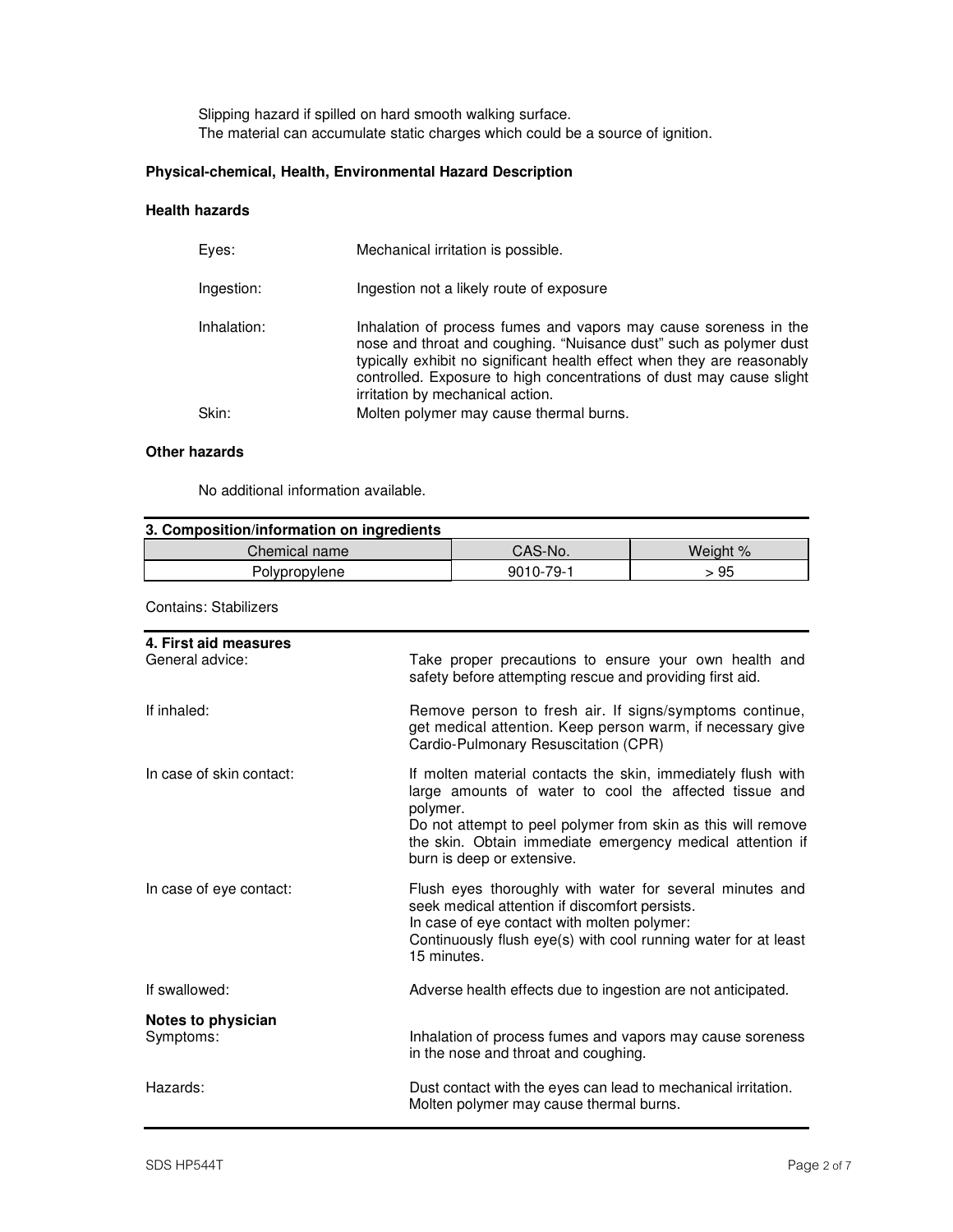| 5. Fire-fighting measures<br>Suitable extinguishing media: | SMALL FIRE, Use dry chemical, CO2, or water spray.<br>LARG FIRES, Use water spray hose nozzles from a safe<br>location.                                                                                                                                                                                                                                                                                                                                                                                                                                                                                                                                                                                                                                                       |
|------------------------------------------------------------|-------------------------------------------------------------------------------------------------------------------------------------------------------------------------------------------------------------------------------------------------------------------------------------------------------------------------------------------------------------------------------------------------------------------------------------------------------------------------------------------------------------------------------------------------------------------------------------------------------------------------------------------------------------------------------------------------------------------------------------------------------------------------------|
| Unsuitable extinguishing media:                            | None known.                                                                                                                                                                                                                                                                                                                                                                                                                                                                                                                                                                                                                                                                                                                                                                   |
| Special hazards during<br>fire fighting:                   | During a fire, may contain smoke and gas which may be toxic<br>and/or irritating.                                                                                                                                                                                                                                                                                                                                                                                                                                                                                                                                                                                                                                                                                             |
| Special protective equipment<br>for fire-fighters:         | Wear approved positive pressure self-contained breathing<br>apparatus and firefighter protective clothing.                                                                                                                                                                                                                                                                                                                                                                                                                                                                                                                                                                                                                                                                    |
| 6. Accidental release measures<br>Personal precautions:    | Use appropriate safety equipment.<br>Creates dangerous slipping hazard on any hard smooth<br>surface.<br>Avoid generating dust.<br>Equip emergency responders with proper personal protective<br>equipment (PPE).<br>Avoid dispersal of dust in the air (i.e., clearing dust surfaces<br>with compressed air).<br>Potential combustible dust hazard.                                                                                                                                                                                                                                                                                                                                                                                                                          |
| Environmental precautions:                                 | Do not flush into surface water or sanitary sewer system.                                                                                                                                                                                                                                                                                                                                                                                                                                                                                                                                                                                                                                                                                                                     |
| Methods for cleaning up:                                   | On land, sweep/shovel into suitable disposal containers or<br>vacuum using equipment which avoids ignition risk.<br>On water, material is insoluble; collect and contain as any<br>solid.<br>All recovered material should be packaged,<br>labeled,<br>transported and disposed.                                                                                                                                                                                                                                                                                                                                                                                                                                                                                              |
| 7. Handling and storage                                    |                                                                                                                                                                                                                                                                                                                                                                                                                                                                                                                                                                                                                                                                                                                                                                               |
| <b>Handling</b><br>Advice on safe handling:                | Material is in a pellet form.<br>If converted to small particles during further processing,<br>handling, or by other means, may form combustible dust<br>concentrations in air.<br>Avoid dust accumulation in enclosed space.<br>Avoid generating dust; fine dust suspended in air and in the<br>presence of an ignition source is a potential dust explosion<br>hazard.<br>Static discharge (spark), or other ignition sources, in high<br>dust environments may ignite the dust and result in a dust<br>explosion.<br>Electrostatic charge may build during conveying or handling.<br>Equipment handling polymer should be conductive and<br>grounded (earthed) and bonded.<br>Metal containers involved in the transfer of this material<br>should be grounded and bonded. |

All electrical equipment should conform to applicable electric codes and regulatory requirements for areas handling combustible dusts.

After handling, always wash hands thoroughly with soap and water.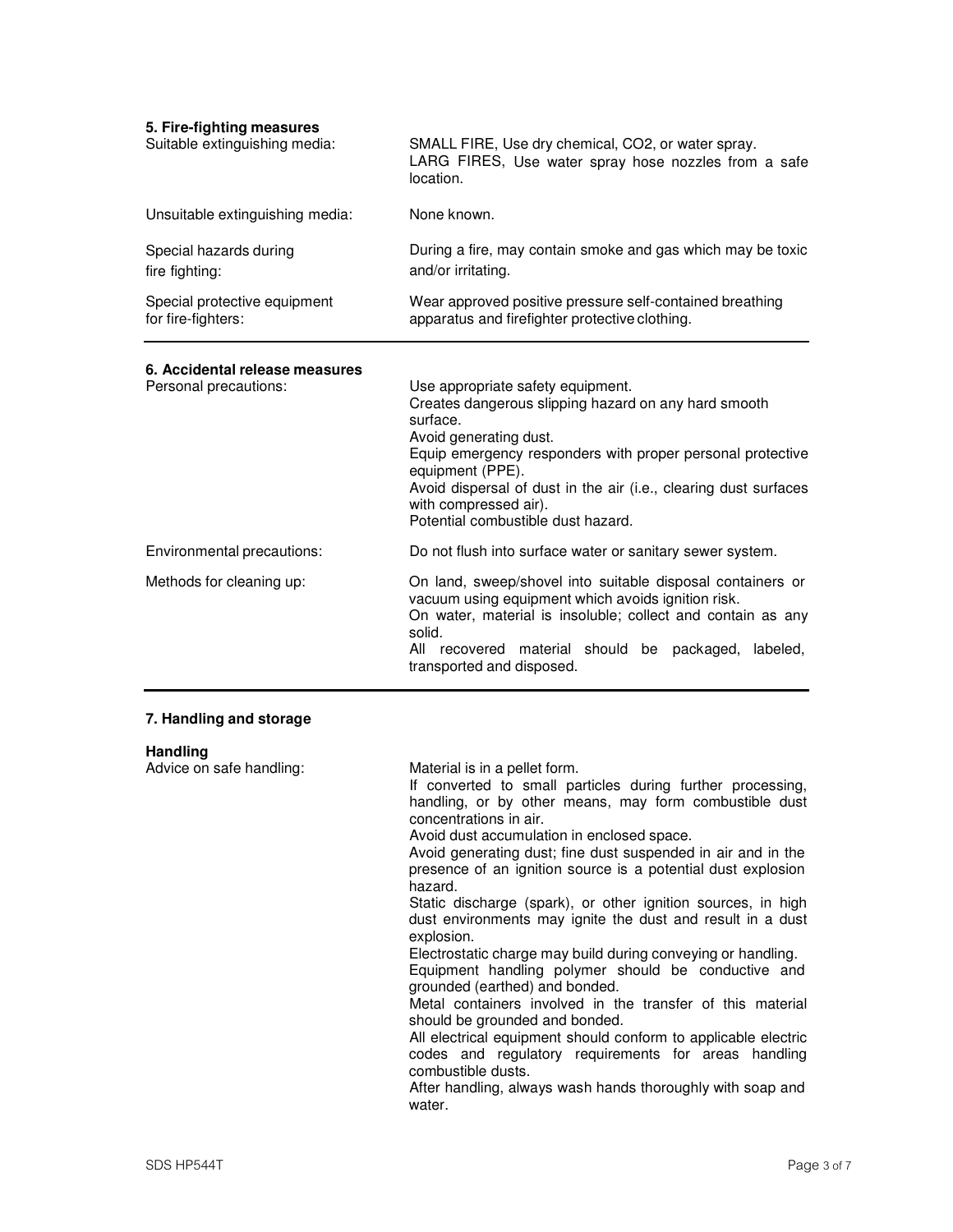|                                                                     | When bringing the material to processing temperatures<br>vapors may develop may condense in the exhaust<br>ventilation. See section 10.                                                                                                                                                                                                                                                                       |
|---------------------------------------------------------------------|---------------------------------------------------------------------------------------------------------------------------------------------------------------------------------------------------------------------------------------------------------------------------------------------------------------------------------------------------------------------------------------------------------------|
| <b>Storage</b><br>Requirements for storage<br>areas and containers: | Store in a dry location.<br>Use good housekeeping practices during storage, transferring<br>and handling. Process enclosures and adequate ventilation<br>should be used to avoid excessive dust accumulation.<br>Store away from excessive heat and away from strong<br>oxidizing agents.<br>Keep container closed to prevent contamination.<br>Take measures to prevent the buildup of electrostatic charge. |

### **8. Exposure controls/personal protection**

| Engineering control:      | Provide adequate room ventilation. Provide adequate<br>ventilation at the extruder to minimize exposure to process<br>vapors. Eliminate ignition sources during<br>repair<br>and<br>maintenance operations.                                                                                                                                                                                                                                                                                                      |
|---------------------------|------------------------------------------------------------------------------------------------------------------------------------------------------------------------------------------------------------------------------------------------------------------------------------------------------------------------------------------------------------------------------------------------------------------------------------------------------------------------------------------------------------------|
| Respiratory protection:   | When workers are facing concentrations above the exposure<br>limit they must use appropriate certified respirators.<br>Use appropriate respiratory protection where atmosphere<br>exceeds recommended limits.<br>Where workers could be exposed to dust concentrations<br>above the exposure limit they must use appropriate certified<br>respirators.                                                                                                                                                           |
| Hand protection:          | Wear gloves that provide thermal protection where there is a<br>potential for contact with heated material.                                                                                                                                                                                                                                                                                                                                                                                                      |
| Eye protection:           | Dust service goggles should be worn to prevent mechanical<br>injury or other irritation to eyes due to airborne particles<br>which may result from handling this product.                                                                                                                                                                                                                                                                                                                                        |
| Skin and body protection: | Wear suitable protective clothing.                                                                                                                                                                                                                                                                                                                                                                                                                                                                               |
| Hygiene measures:         | Selection of appropriate personal protective equipment<br>should be based on an evaluation of the performance<br>characteristics of the protective equipment relative to the<br>task(s) to be performed, conditions present, duration of use,<br>and the hazards and/or potential hazards that may be<br>encountered during use.<br>Use good personal hygiene practices.<br>Wash hands before eating, drinking, smoking, or using toilet<br>facilities.<br>Take off contaminated clothing and wash before reuse. |

### **9. Physical and chemical properties**

| Appearance<br>Physical state: | Pellets              |
|-------------------------------|----------------------|
| Color:                        | Translucent to white |
| Odor:                         | Slightly waxy odor   |
| Safety data<br>Melting point: | >120°C (248°F)       |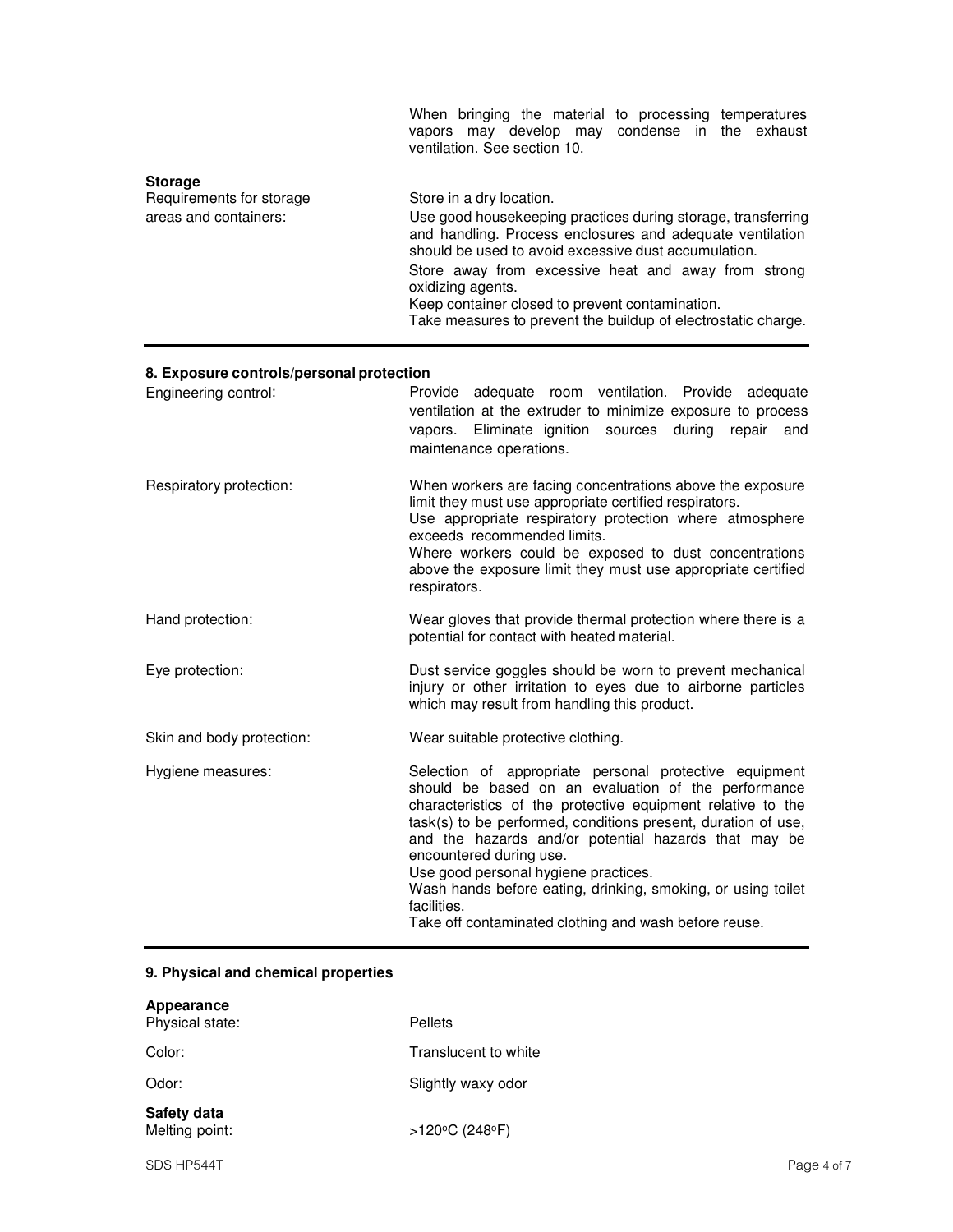| Lower explosion limit:     | The minimum explosive concentration (MEC) for polymer<br>dust varies according to particle size distribution. |
|----------------------------|---------------------------------------------------------------------------------------------------------------|
| Upper explosion limit:     | Not applicable.                                                                                               |
| Flammability (solid, gas): | Polymer will burn but does not easily ignite.                                                                 |
| Oxidizing properties:      | Not considered an oxidizing agent.                                                                            |
| Autoignition temperature:  | $>300$ °C                                                                                                     |
| pH:                        | Not applicable.                                                                                               |
| Water solubility:          | Insoluble.                                                                                                    |
| Specific gravity:          | $0.88$ To $0.92$                                                                                              |

### **10. Stability and reactivity**

| Conditions to avoid:              | Avoid contact with strong oxidizers, excessive heat, sparks<br>or open flame.                                                            |
|-----------------------------------|------------------------------------------------------------------------------------------------------------------------------------------|
| Materials to avoid:               | Material may be softened by some hydrocarbons.                                                                                           |
| Hazardous decomposition products: | Not expected to decompose under normal conditions.                                                                                       |
| Thermal decomposition:            | Carbon monoxide, olefinic and paraffinic compounds, trace<br>amounts of organic acids, ketones, aldehydes and alcohols<br>may be formed. |
| Hazardous reactions:              | Will not occur.                                                                                                                          |

### **11. Toxicological information**

| <b>Acute toxicity</b> |  |  |
|-----------------------|--|--|
|                       |  |  |

| <b>Target Organ Systemic</b><br><b>Toxicant - Repeated exposure:</b> | The substance or mixture is not classified as specific<br>target organ toxicant, repeated exposure. |
|----------------------------------------------------------------------|-----------------------------------------------------------------------------------------------------|
| <b>Target Organ Systemic</b><br><b>Toxicant - Single exposure:</b>   | The substance or mixture is not classified as specific<br>target organ toxicant, single exposure.   |
| Toxicity for reproduction:                                           | Not classified                                                                                      |
| Teratogenicity:                                                      | Not classified                                                                                      |
| Germ cell mutagenicity:                                              | Not classified                                                                                      |
| <b>Chronic toxicity</b><br>Carcinogenicity:                          | Not classified                                                                                      |
| Respiratory or skin sensitization:                                   | Not classified                                                                                      |
| Serious eye damage/eye irritation:                                   | Not an eye irritant. Mechanical irritation is possible                                              |
| Skin corrosion/irritation:                                           | Not a skin irritant                                                                                 |
| Acute dermal toxicity:                                               | Not classified                                                                                      |
| Acute inhalation toxicity:                                           | Not classified                                                                                      |
| Acute oral toxicity:                                                 | Not classified                                                                                      |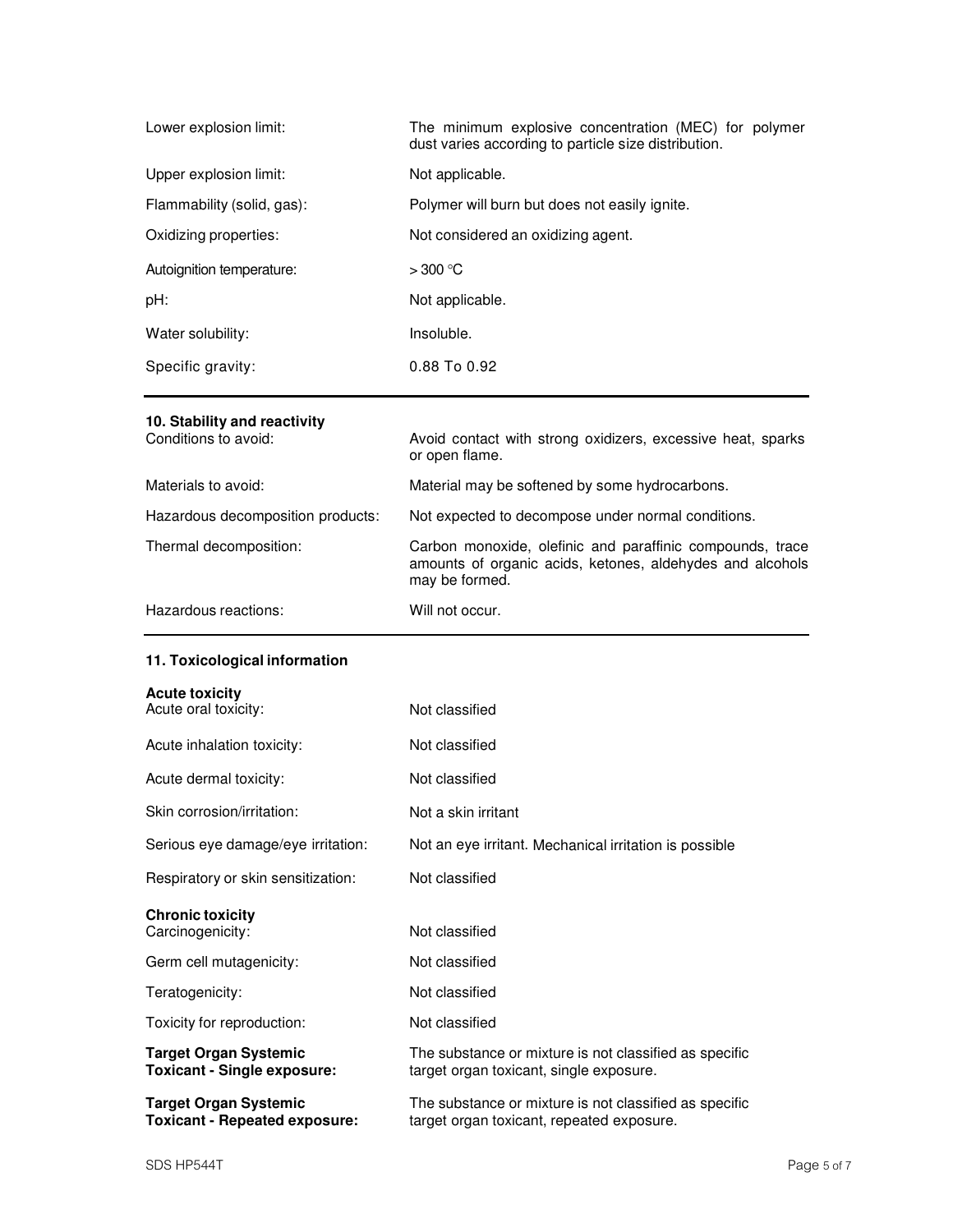| <b>Aspiration hazard:</b>                                        | Not applicable                                                                                                                                                                                                                        |
|------------------------------------------------------------------|---------------------------------------------------------------------------------------------------------------------------------------------------------------------------------------------------------------------------------------|
| 12. Ecological information<br>Bioaccumulation:                   | This material is not expected to bioaccumulate.                                                                                                                                                                                       |
|                                                                  |                                                                                                                                                                                                                                       |
| Additional advice<br>Environmental fate and<br>Pathways:         | This material is not volatile and insoluble in water.                                                                                                                                                                                 |
| Biodegradability:                                                | Not expected to be biodegradable                                                                                                                                                                                                      |
| <b>Further information on ecology</b><br>Acute aquatic toxicity: | Not classified                                                                                                                                                                                                                        |
| Chronic aquatic toxicity:                                        | Not classified                                                                                                                                                                                                                        |
| Results of PBT:                                                  | Not applicable                                                                                                                                                                                                                        |
| 13. Disposal considerations                                      |                                                                                                                                                                                                                                       |
| Product:                                                         | All recovered material should be packaged, labeled,<br>transported and disposed of or reclaimed in conformance<br>with applicable laws and regulations and in conformance<br>with good engineering practices. Reclaim where possible. |

### **14. Transport information**

Not regulated for transport

### **15. Regulatory information**

### **Safety, health and environmental regulations/legislation specific for the substance or mixture**

Recycle if possible.

#### **Thailand: Hazardous Substance Act, B.E. 2535**

This product does not contain substances listed #4 (Prohibitive Substances) in Thai Hazardous Substances Act.

## **16. Other information**

- **Revision**
- 0. Created safety data sheet
- 1. Revised BKK office and emergency telephone no.
- 2. Revised revision
- 3. Revised revision
- 4. Revised safety data sheet format
- 5. Revised disclaimer
- 6. Updated address
- 7. Changed format
- 8. Updated disclaimer
- 9. Updated section 2 and 9